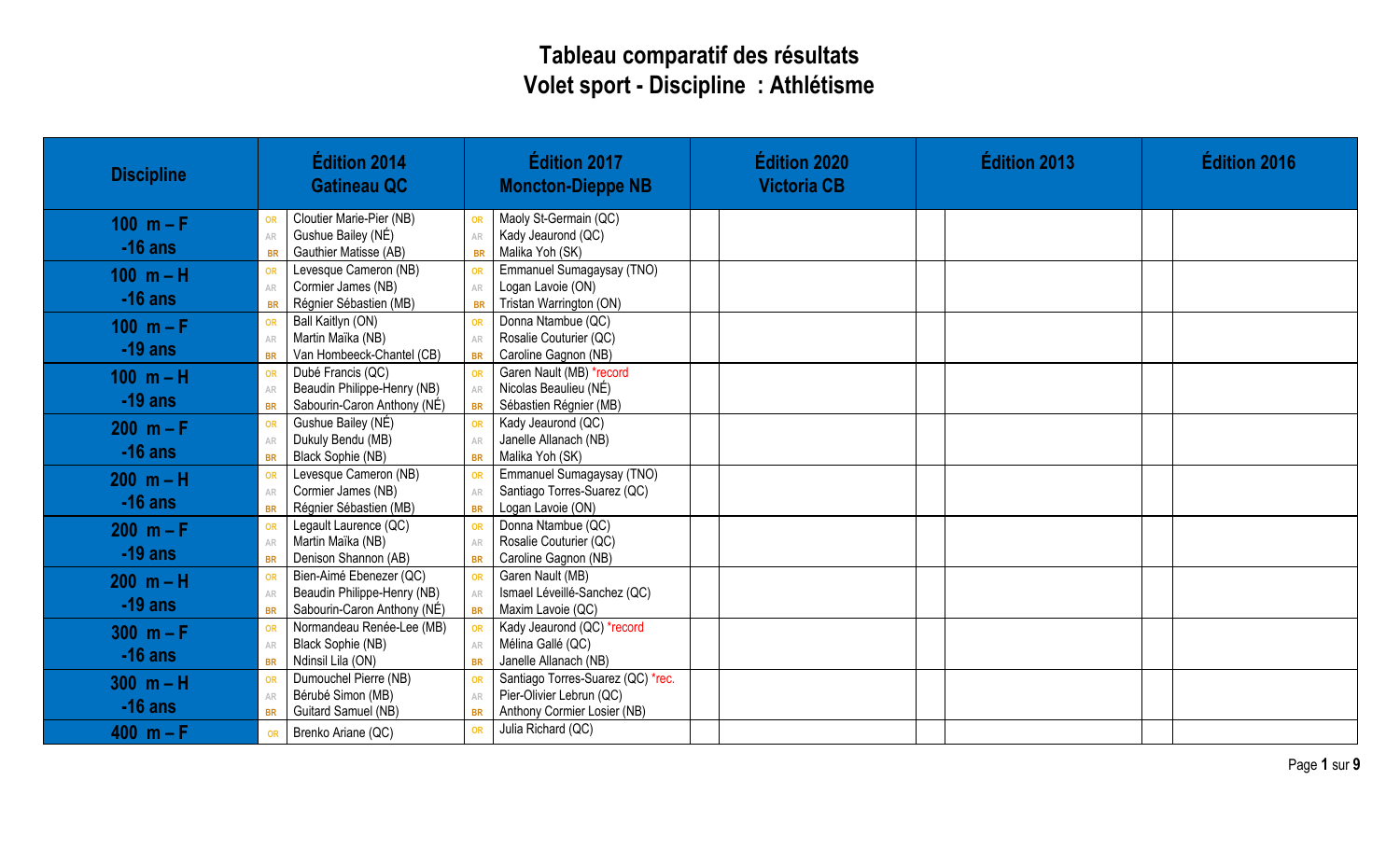| $-19$ ans    | Legault Laurence (QC)<br>AR            | AR            | Caroline Gagnon (NB)              |  |  |
|--------------|----------------------------------------|---------------|-----------------------------------|--|--|
|              | Denison Shannon (AB)<br><b>BR</b>      | <b>BR</b>     | Joelle Leger (NB)                 |  |  |
| $400 m - H$  | Payette William (QC)<br><b>OR</b>      | OR            | Nathan Soucy (QC)                 |  |  |
|              | Bérubé Simon (MB)<br>AR                | AR            | Ismael Léveillé-Sanchez (QC)      |  |  |
| $-19$ ans    | Ndinsil Bédi (ON)<br><b>BR</b>         | <b>BR</b>     | Jérémie Godin (NB)                |  |  |
| $800 m - F$  | Fortier Anne-Sophie (SK)<br>OR         | <b>OR</b>     | Emily Doucet (NB) *record         |  |  |
|              | Mooney Kaitlyn (NÉ)<br>AR              | AR            | Mélina Gallé (QC)                 |  |  |
| $-16$ ans    | Normandeau Renée-Lee (MB)<br><b>BR</b> | <b>BR</b>     | Isabelle Lemaire (NB)             |  |  |
| $800 m - H$  | Vargas Jimmy (QC)<br>OR                | <b>OR</b>     | Santiago Torres Suarez (QC) *rec. |  |  |
|              | Boucher Marin (AB)<br>AR               | $\mathbb{AR}$ | Mathis Richard (QC)               |  |  |
| $-16$ ans    | Gallant Evan (IPE)<br><b>BR</b>        | <b>BR</b>     | Anthony Cormier Losier (NB)       |  |  |
| $800 m - F$  | Schwarz Luisa (NB)<br>OR               | <b>OR</b>     | Éliane Martineau (QC)             |  |  |
|              | Savidge Elena (QC)<br>AR               | $\mathbb{AR}$ | Simone Plourde (QC)               |  |  |
| $-19$ ans    | Brenko Ariane (QC)<br><b>BR</b>        | <b>BR</b>     | Samantha Monette (SK)             |  |  |
| $800 m - H$  | Dumouchel Pierre (NB)<br>OR            | OR            | Nathan Soucy (QC)                 |  |  |
|              | Bérubé Simon (MB)<br>AR                | $\mathbb{AR}$ | Alexi Cedric Roy (NB)             |  |  |
| $-19$ ans    | Guitard Samuel (NB)<br><b>BR</b>       | <b>BR</b>     | Jérémie Godin (NB)                |  |  |
| 1200 $m - F$ | Cyr-Deschènes-Maude (NB)<br>OR         | OR            | Isabella Lemaire (NB) *record     |  |  |
| $-16$ ans    | Marshall Makena (CB)<br>AR             | ${\sf AR}$    | Mélina Gallé (QC)                 |  |  |
|              | Fortier Anne-Sophie (SK)<br><b>BR</b>  | <b>BR</b>     | Alison Leroux (TNL)               |  |  |
| 1200 $m - H$ | Vargas Jimmy (QC)<br>OR                | OR            | Taylor Muise (NÉ) *record         |  |  |
|              | Savoie Frederic (NB)<br>AR             | ${\sf AR}$    | François Richard (NB)             |  |  |
| $-16$ ans    | Rioux Jonathan (ON)<br><b>BR</b>       | <b>BR</b>     | Mathis Richard (QC)               |  |  |
| $1500 m - F$ | Schwarz Luisa (NB)<br>OR               | OR            | Simone Plourde (QC)               |  |  |
| $-19$ ans    | White Larissa (NÉ)<br>${\sf AR}$       | AR            | Éliane Martineau (QC)             |  |  |
|              | Savidge Elena (QC)<br><b>BR</b>        | <b>BR</b>     | Noémie Beauregard (ON)            |  |  |
| $1500 m - H$ | Dumouchel Pierre (NB)<br>OR            | OR            | Jonathan Rioux (ON)               |  |  |
| $-19$ ans    | Bérubé Simon (MB)<br>AR                | AR            | Nathan Soucy (QC)                 |  |  |
|              | Kornelson Déric (MB)<br><b>BR</b>      | <b>BR</b>     | Mateo Labelle Cossios (QC)        |  |  |
| $2000 m - F$ | Marshall Makena (CB)<br><b>OR</b>      | OR            | Isabella Lemaire (NB)             |  |  |
| $-16$ ans    | Cyr-Deschènes Maude (NB)<br>AR         | ${\sf AR}$    | Emily Doucet (NB)                 |  |  |
|              | Châtelais Camille (NÉ)<br><b>BR</b>    | <b>BR</b>     | Alison Leroux (TNL)               |  |  |
| $2000 m - F$ | Rioux Jonathan (ON)<br>OR              | <b>OR</b>     | Joel Gallant (IPÉ)                |  |  |
| $-16$ ans    | Savoie Frederic (NB)<br>AR             | $\mathbb{AR}$ | François Richard (NB)             |  |  |
|              | Gallant Luc (IPE)<br><b>BR</b>         | <b>BR</b>     | Carson Cortvriendt (MB)           |  |  |
| $3000 m - F$ | Schwarz Luisa (NB)<br>OR               | <b>OR</b>     | Simone Plourde (QC)               |  |  |
| $-19$ ans    | White Larissa (NB)<br>AR               | $\mathbb{AR}$ | Noémie Beauregard (ON)            |  |  |
|              | Lalonde Andréane (QC)<br><b>BR</b>     | <b>BR</b>     | Samantha Monette (SK)             |  |  |
| $3000 m - H$ | Bérubé Simon (MB)<br>OR                | <b>OR</b>     | Jonathan Rioux (ON)               |  |  |
| $-19$ ans    | Dumouchel Pierre (NB)<br>AR            | ${\sf AR}$    | Luc Gallant (IPÉ)                 |  |  |
|              | Kornelson Déric (MB)<br><b>BR</b>      | <b>BR</b>     | Mateo Labelle Cossios (QC)        |  |  |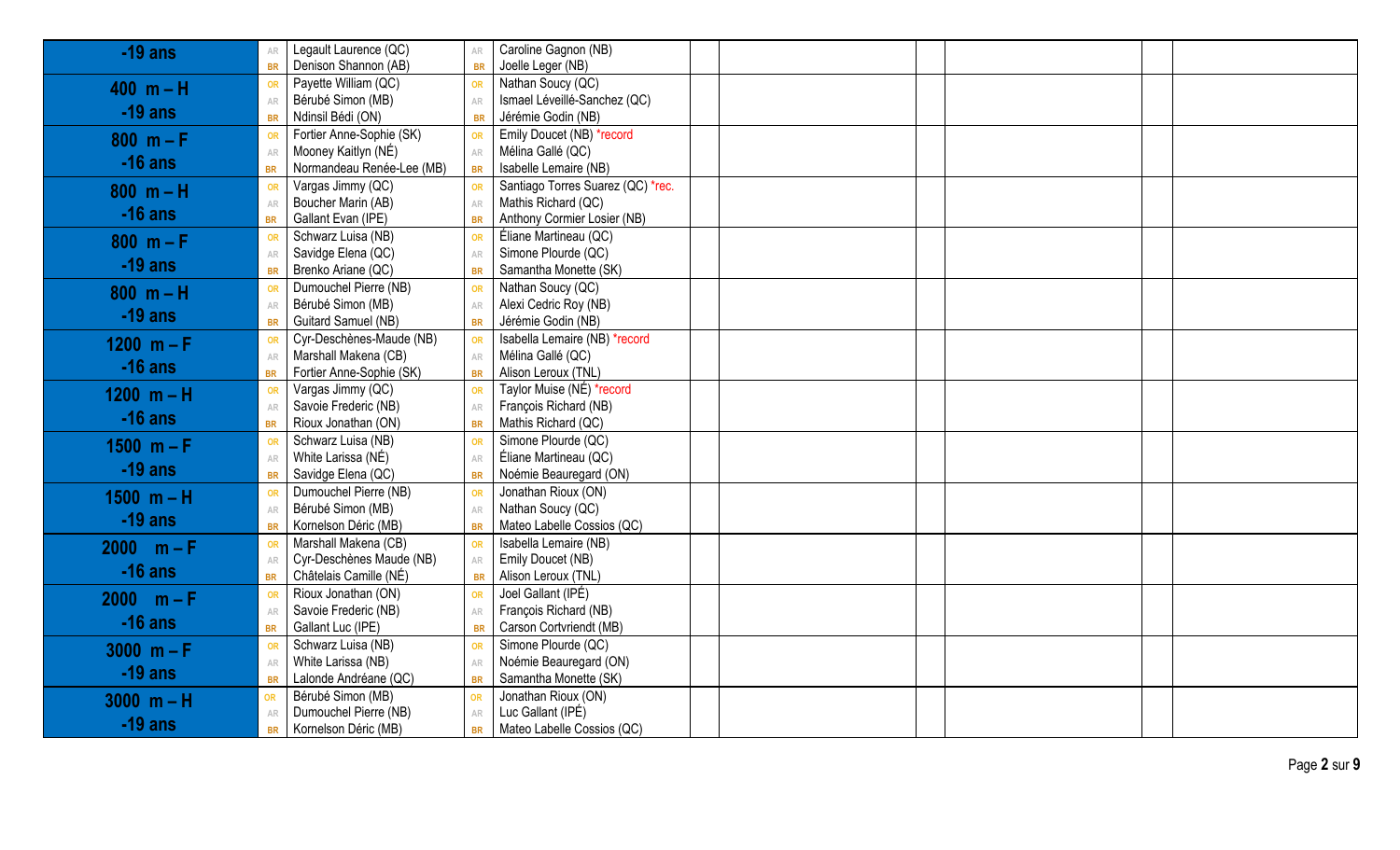| Nouvelle-Écosse<br>$4x100$ m – F<br>Nouveau-Brunswick<br>AR<br>AR                                                            |  |
|------------------------------------------------------------------------------------------------------------------------------|--|
|                                                                                                                              |  |
| Colombie-Britannique<br>Saskatchewan<br><b>BR</b>                                                                            |  |
| Québec<br>Québec<br>OR                                                                                                       |  |
| $4x100$ m – H<br>Nouveau-Brunswick<br>Nouveau-Brunswick<br>AR<br>AR                                                          |  |
| Île-du-Prince-Édouard<br>Saskatchewan<br><b>BR</b><br><b>BR</b>                                                              |  |
| Robichaud Alexa (CB)<br>Alyson Koo (AB)<br>OR<br>Lancer du disque - F                                                        |  |
| Haché Rachelle (NB)<br>Chloé Manaigre (MB)<br>AR<br>AR                                                                       |  |
| $-16$ ans<br>Michauville Hannah (ON)<br>Binetou Cissé (AB)<br><b>BR</b><br><b>BR</b>                                         |  |
| Gilman Malcolm (IPE)<br>Ludwig Casaubon (QC)<br>OR<br>Lancer du disque - H                                                   |  |
| Mununu Ange (SK)<br>Hayden Young (NÉ)<br>${\sf AR}$<br>AR                                                                    |  |
| $-16$ ans<br>Mercier Kristof (NÉ)<br>Yanic Duplessis (NB)<br><b>BR</b><br><b>BR</b>                                          |  |
| Noël Sara-Ève (NB)<br>Jeneviève Patry-Smith (CB)<br>OR<br>Lancer du disque - F                                               |  |
| Pommer Jaydin (MB)<br>Grace Michauville (ON)<br>AR<br>AR<br>$-19$ ans                                                        |  |
| Morris Isabelle (NB)<br>Nicole Kramchynsky (SK)<br><b>BR</b><br><b>BR</b>                                                    |  |
| Sabourin Jayden (MB)<br>Christian Godin (NB)<br>OR<br>Lancer du disque - H                                                   |  |
| Goyette Jonathan (IPE)<br>Xavier LaBelle (SK)<br>AR<br>$-19$ ans                                                             |  |
| Austin Gilmore (MB)<br>Huo Jeremiah (AB)<br><b>BR</b><br><b>BR</b>                                                           |  |
| Laurence Gélinas (QC)<br>Hughes Kyla (NB)<br>OR<br>Lancer du javelot - F                                                     |  |
| Pettipas Emily (NÉ)<br>Chloé Manaigre (MB)<br>$\mathbb{AR}$<br>AR<br>$-16$ ans                                               |  |
| Robichaud Alexa (CB)<br>Maoly St-Germain (QC)<br><b>BR</b><br><b>BR</b>                                                      |  |
| Mercier Kristof (NÉ)<br>Jérémie Hébert (NB)<br>OR<br>Lancer du javelot - H                                                   |  |
| Cormier Marco (NB)<br>Yanic Duplessis (NB)<br>AR<br>AR<br>$-16$ ans                                                          |  |
| Brideau Samuel (NB)<br>Ludwig Casaubon (QC)<br><b>BR</b><br><b>BR</b>                                                        |  |
| Morris Isabelle (NB)<br>Jeneviève Patry-Smith (CB) *record<br>OR<br>Lancer du javelot - F                                    |  |
| Noël Sara-Ève (NB)<br>Kyla Hughes (NB)<br>AR<br>$-19$ ans                                                                    |  |
| Gilman Constance (IPE)<br>Nicole Kramchynsky (SK)<br><b>BR</b><br><b>BR</b>                                                  |  |
| Charron Olivier (NB)<br>Kristof Mercier (NÉ)<br>OR<br>Lancer du javelot - H                                                  |  |
| Raphaël Wagner-Trudel (QC)<br>Goyette Jonathan (IPE)<br>AR<br>AR<br>$-19$ ans                                                |  |
| Christian Godin (NB)<br>Lemoyne Jay (NÉ)<br><b>BR</b><br><b>BR</b>                                                           |  |
| Chloé Manaigre (MB)<br>Hughes Kyla (NB)<br>OR<br>Lancer du poids $-F$                                                        |  |
| Robichaud Alexa (CB)<br>Pascale Castonguay (NB)<br>AR<br>AR<br>$-16$ ans<br>Michauville Hannah (ON)<br>Daryana Mielecka (CB) |  |
| <b>BR</b><br><b>BR</b><br>Ludwig Casaubon (QC)<br>Turgeon Jayden (AB)                                                        |  |
| OR<br>Lancer du poids - H<br>Mununu Ange (SK)<br>Denzel Mountali-Johnstone (CB)                                              |  |
| ${\sf AR}$<br>AR<br>$-16$ ans<br>Gilman Malcolm (IPE)<br>Yanic Duplessis (NB)<br><b>BR</b><br><b>BR</b>                      |  |
| Gilman Constance (IPE)<br>Kyla Hughes (NB) *record                                                                           |  |
| <b>OR</b><br>Lancer du poids $-F$<br>Noël Sara-Ève (NB)<br>Rachelle Haché (NB)<br>${\sf AR}$                                 |  |
| $-19$ ans<br>Morris Isabelle (NB)<br>Grace Michauville (ON)<br><b>BR</b><br><b>BR</b>                                        |  |
| Sabourin Jayden (MB)<br>Danis Karuba (MB)<br>OR                                                                              |  |
| Lancer du poids - H<br>Liu Wen Tao (QC)<br>Xavier LaBelle (SK)<br>AR<br>AR.                                                  |  |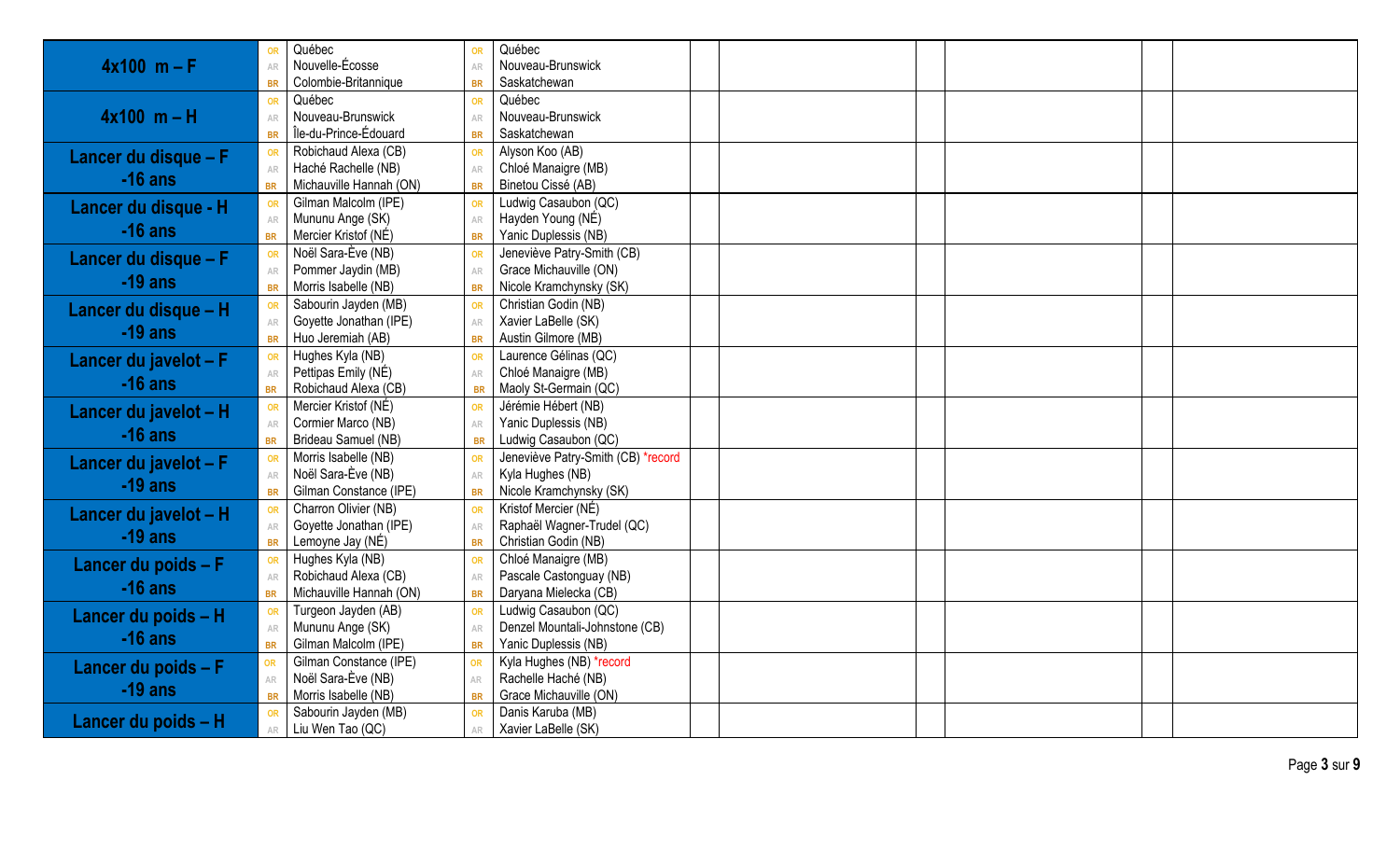| $-19$ ans             | <b>BR</b>     | Veilleux-Marois Jimmy (AB) | <b>BR</b>  | Christian Godin (NB)          |  |
|-----------------------|---------------|----------------------------|------------|-------------------------------|--|
| Saut en hauteur - F   | OR            | Black Sophie (NB)          | OR         | Siloé Kumbu (SK) *record      |  |
|                       | AR            | Gushue Bailey (NÉ)         | AR         | Laurence Gélinas (QC) *record |  |
| $-16$ ans             | <b>BR</b>     | Roche Bianca (IPE)         | <b>BR</b>  | Grace Becker (SK)             |  |
| Saut en hauteur - H   | OR            | McGraw Pierre-Luc (NB)     | OR         | Alex Gionet (NB)              |  |
|                       | AR            | Savoie Frederic (NB)       | AR         | Cameron Milligan (IPÉ)        |  |
| $-16$ ans             | <b>BR</b>     | Divita Japhet (ON)         | <b>BR</b>  | Mathis Richard (QC)           |  |
| Saut en hauteur $-F$  | OR            | Martin Maïka (NB)          | OR         | Ève St-Denis (QC) *record     |  |
|                       | AR            | Vinet Abigail (QC)         | AR         | Maria Arsenault (IPÉ)         |  |
| $-19$ ans             | <b>BR</b>     | Ollivier Fanny (QC)        | <b>BR</b>  | Donna Ntambue (QC)            |  |
| Saut en hauteur - H   | OR            | Jacques Anthony (NÉ)       | OR         | Darwill Marvens Doirilus (QC) |  |
|                       | AR            | Sow Sidiki (MB)            | AR         | Dane Bennett-Nimijean (AB)    |  |
| $-19$ ans             | <b>BR</b>     | Bastarache Jean-Luc (NÉ)   | <b>BR</b>  | Alex Cormier (NB)             |  |
| Saut en longueur - F  | OR            | Cloutier Marie-Pier (NB)   | OR         | Laurence Gélinas (QC)         |  |
|                       | AR            | Gauthier Matisse (AB)      | AR         | Maoly St-Germain (QC) *record |  |
| $-16$ ans             | <b>BR</b>     | Tetrault Manon (MB)        | <b>BR</b>  | Parker Cooke (AB)             |  |
| Saut en longueur - H  | <b>OR</b>     | McGraw Pierre-Luc (NB)     | OR         | Pier-Olivier Lebrun (QC)      |  |
|                       | AR            | Perrault Daniel (SK)       | AR         | Emmanuel Sumagaysay (TNO)     |  |
| $-16$ ans             | <b>BR</b>     | Divita Japhet (ON)         | <b>BR</b>  | Alex Gionet (NB)              |  |
| Saut en longueur $-F$ | OR            | Ollivier Fanny (QC)        | OR         | Rosalie Couturier (QC)        |  |
|                       | AR            | Vinet Abigail (QC)         | ${\sf AR}$ | Julia Richard (QC)            |  |
| $-19$ ans             | <b>BR</b>     | Bérard Lianne (MB)         | <b>BR</b>  | Joelle Leger (NB)             |  |
| Saut en longueur - H  | OR            | Dubé Francis (QC)          | OR         | Nicolas Beauileu (NE)         |  |
|                       | AR            | Barriault Jonathan (IPE)   | AR         | Jean-Marc Gaudet (NB)         |  |
| $-19$ ans             | <b>BR</b>     | Bastarache Jean-Luc (NÉ)   | <b>BR</b>  | Darwill Marvens Doirilus (QC) |  |
| Triple saut - F       | <b>OR</b>     | Dukuly Bendu (MB)          | OR         | Parker Cooke (AB)             |  |
| $-16$ ans             | $\mathbb{AR}$ | Mooney Kaitlyn (NÉ)        | ${\sf AR}$ | Marika Brunet (ON)            |  |
|                       | <b>BR</b>     | Levoir Shantae (AB)        | <b>BR</b>  | Malika Yoh (SK)               |  |
| Triple saut - H       | <b>OR</b>     | McGraw Pierre-Luc (NB)     | OR         | Pier-Olivier Lebrun (QC)      |  |
| $-16$ ans             | AR            | Barriault William (NÉ)     | AR         | Emmanuel Sumagaysay (TNO)     |  |
|                       | <b>BR</b>     | Brideau Samuel (NB)        | <b>BR</b>  | Alex Gionet (NB)              |  |
| Triple saut - F       | OR            | Gravelle Cloé (ON)         | OR         | Julia Richard (QC) *record    |  |
|                       | $\mathbb{AR}$ | Ollivier Fanny (QC)        | AR         | Ève St-Denis (QC)             |  |
| $-19$ ans             | <b>BR</b>     | Boyenko Sarah (SK)         | <b>BR</b>  | Zara Ramlal (MB)              |  |
| Triple saut - H       | OR            | Dubé Francis (QC)          | OR         | Alex Cormier (NB)             |  |
|                       | $\mathbb{AR}$ | Bastarache Jean-Luc (NÉ)   | AR         | Darwill Marvens Doirilus (QC) |  |
| $-19$ ans             | <b>BR</b>     | Rochon Neil (MB)           | <b>BR</b>  | Daniel Perrault (SK)          |  |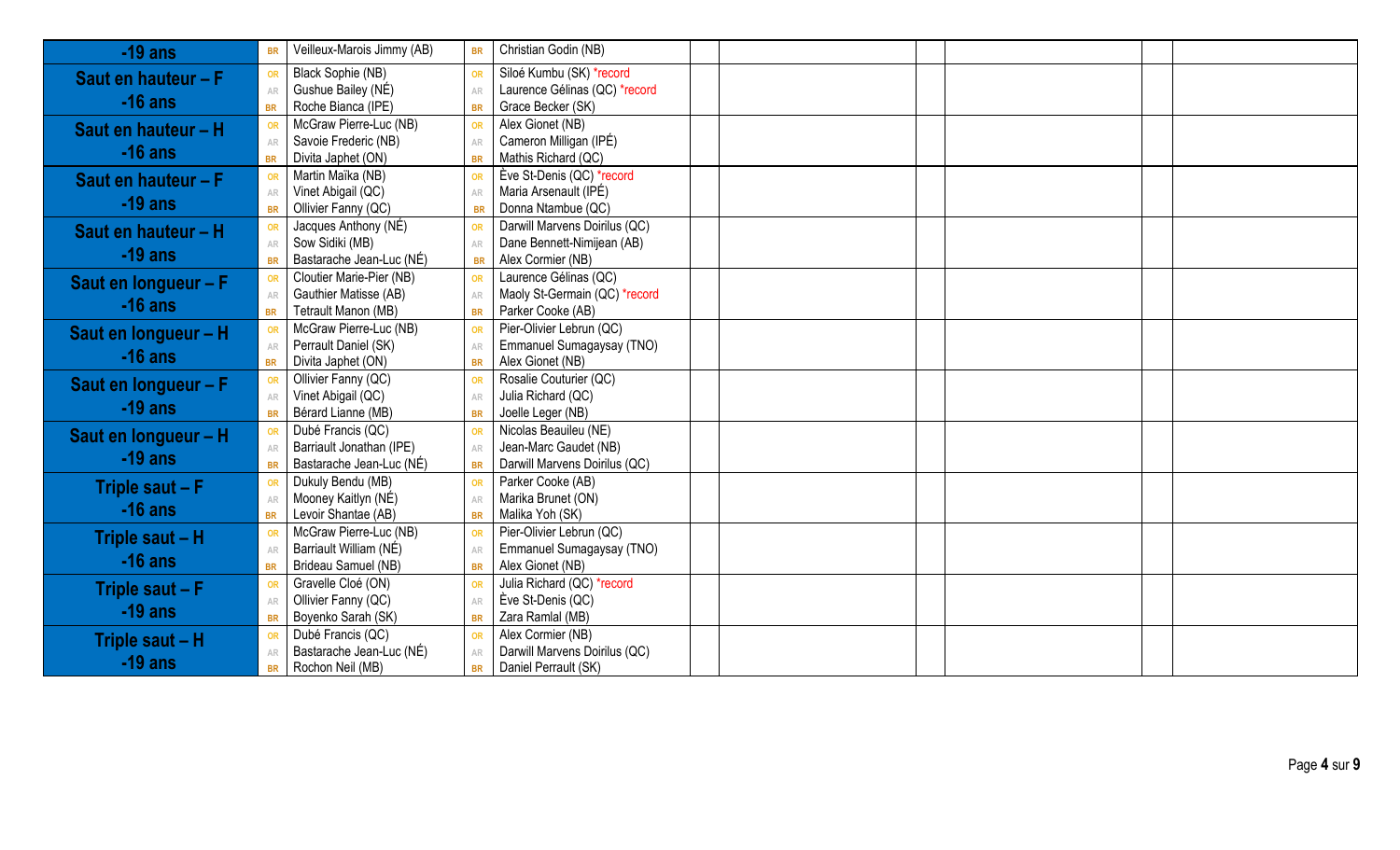## **Tableau comparatif des résultats Volet sport - Discipline : Athlétisme**

| <b>Discipline</b>     |                        | Édition 1999<br><b>Memramcook NB</b>            | Édition 2002<br><b>Édition 2005</b><br>Rivière-du-loup QC<br><b>Winnipeg MB</b> |                                                   | <b>Édition 2008</b><br><b>Edmonton AB</b> |                                                           |                 | <b>Édition 2011</b><br><b>Sudbury ON</b>      |            |                                                    |
|-----------------------|------------------------|-------------------------------------------------|---------------------------------------------------------------------------------|---------------------------------------------------|-------------------------------------------|-----------------------------------------------------------|-----------------|-----------------------------------------------|------------|----------------------------------------------------|
| 100 $m - F$           |                        |                                                 |                                                                                 |                                                   |                                           |                                                           |                 | Cassandre Collins - NÉ                        |            | Renée Hadaller - MB                                |
| <b>Cadet</b>          |                        |                                                 |                                                                                 |                                                   |                                           |                                                           |                 | Véronique Cormier - MB                        | $\Delta$ R | Maika Martin - NB                                  |
|                       |                        |                                                 |                                                                                 |                                                   |                                           |                                                           |                 | Joannie Fraser - NÉ<br>Alexandre Coholan - NB | <b>BR</b>  | Christelle Frenette - NB<br>Jacques Ouellette - AB |
| $100 m - H$           |                        |                                                 |                                                                                 |                                                   |                                           |                                                           | OR              | Joseph Brunetta - QC                          |            | Jimmy Veilleux-Marois - AB                         |
| <b>Cadet</b>          |                        |                                                 |                                                                                 |                                                   |                                           |                                                           | <b>BR</b>       | Gervais Kasamba - AB                          | <b>BR</b>  | Samuel Plourde - NÉ                                |
|                       | OR                     | Mariette Guillaume - QC                         | <b>OR</b>                                                                       | Murielle Fortuné - QC                             |                                           | Catherine Lalonde - ON                                    |                 | Ariane Joannis - QC                           |            | Caroline Morin-Houde - QC                          |
| $100 m - F$           | AR                     | Hélène Guedehoussou - QC                        | AR                                                                              | Véronique Lagacé - NB                             | AR                                        | Geneviève Blanchard - QC                                  | AR              | Isabelle Louis-Seize O'Connor - QC            |            | Amy Lynn Grant - NB                                |
| Juvénile/Jeunesse     | <b>BR</b>              | Joannie Savoie - NB                             | <b>BR</b>                                                                       | Catherine Nadeau - QC                             |                                           | Isabelle Louis-Seize O'Connor - QC                        | <b>BR</b>       | Alexa-Maude Mallais - NB                      | <b>BR</b>  | Olivier Lanza - QC                                 |
| $100 m - H$           | <b>OR</b>              | Emmanuel Montreuil - QC                         | <b>OR</b>                                                                       | Gabriel Leblanc - NB                              |                                           | Bianco Richard - QC                                       | OR              | Craig White - SK                              |            | Sydney Lubuele - AB                                |
|                       | AR                     | Tyrone Benloss - QC                             | AR                                                                              | Pierre-Olivier Dion - QC                          | AR                                        | Zacharie Durand - MB                                      | AR              | Jason Bouchard - NB                           |            | Joshua Lunda - NÉ                                  |
| Juvénile/Jeunesse     | <b>BR</b>              | Sheldon Baillargeon - FR <sup>1</sup>           | <b>BR</b>                                                                       | Myles Sreblowski - ON                             | <b>RR</b>                                 | Yan Michaud - QC                                          | <b>BR</b>       | Sébastien Sévigny - QC                        | <b>BR</b>  | Quaysie Gordon-Maule - QC                          |
| $200 m - F$           |                        |                                                 |                                                                                 |                                                   |                                           |                                                           | OR              | Cassandre Collins - NÉ                        | OR         | Renée Hadaller - MB                                |
|                       |                        |                                                 |                                                                                 |                                                   |                                           |                                                           |                 | Véronique Cormier - MB                        | AR         | Maika Martin - NB                                  |
| <b>Cadet</b>          |                        |                                                 |                                                                                 |                                                   |                                           |                                                           | <b>BR</b>       | Lindsay Gauvin - NB                           | <b>BR</b>  | Christelle Frenette - NB                           |
| $200 m - H$           |                        |                                                 |                                                                                 |                                                   |                                           |                                                           |                 | Alexandre Coholan - NB                        | OR         | Jacques Ouellet - AB                               |
| <b>Cadet</b>          |                        |                                                 |                                                                                 |                                                   |                                           |                                                           | AR              | Alexandre Doucet - NB                         | AR         | Anthony Cormier - NB                               |
|                       |                        |                                                 |                                                                                 |                                                   |                                           |                                                           | <b>BR</b>       | Gervais Kasamba - AB                          | <b>BR</b>  | Jimmy Veilleux-Morin - AB                          |
| $200 m - F$           | OR                     | Marie-Pier Pilon - QC                           | <b>OR</b>                                                                       | Zannifer Carter - AB                              |                                           | Geneviève Blanchard - QC                                  |                 | Zelda Adjei - QC                              |            | Caroline Morin-Houde - QC                          |
| Juvénile/Jeunesse     | AR                     | Nathalie Prud'hom - QC                          | AR                                                                              | Josianne Ricard - QC                              |                                           | Catherine Lalonde - ON                                    | AR              | Isabelle Louis-Seize O'Connor - QC            |            | Marie-Colombe St-Pierre - QC                       |
|                       | <b>BR</b>              | Martine Thébeau - NB<br>Emmanuel Montreuil - QC | <b>BR</b>                                                                       | Murielle Fortuné - QC<br>Pierre-Olivier Dion - QC | <b>RR</b>                                 | Isabelle Louis-Seize O'Connor - QC<br>Bianco Richard - QC | <b>BR</b>       | Ravyn Duncan - MB<br>Jason Bouchard - NB      | <b>BR</b>  | Amy Lynn Grant - NB<br>Joshua Lunda - NÉ           |
| $200 m - H$           | OR                     | Thierry Petelle - QC                            | <b>OR</b>                                                                       | Gabriel Leblanc - NB                              | OF<br>AR                                  | Yan Michaud - QC                                          | OR              | Craig White - SK                              | OR         | Leona Ndongala Mantuila -AB                        |
| Juvénile/Jeunesse     | <b>AR</b><br><b>BR</b> | Renaud Guimond - NB                             | AR                                                                              | Myles Sreblowski - ON                             |                                           | Jean-Paul Crickard - ON                                   | AR<br><b>BR</b> | Vincent Parent-Pichette - QC                  | <b>BR</b>  | Alexandre Coholan - NB                             |
|                       |                        |                                                 |                                                                                 |                                                   |                                           |                                                           |                 | Valérie Bougie - ON                           | OR         | Renée Hadaller - MB                                |
| 300 m - F Cadet 2011  |                        |                                                 |                                                                                 |                                                   |                                           |                                                           | AR              | Lindsay Gauvin - NB                           | AR         | Maika Martin - NB                                  |
| 400 m – F Cadet  2008 |                        |                                                 |                                                                                 |                                                   |                                           |                                                           |                 | Nicole Ronsky - AB                            | <b>BR</b>  | Renée Boily - MB                                   |
|                       |                        |                                                 |                                                                                 |                                                   |                                           |                                                           |                 | Alexandre Coholan - NB                        | OR         | Anthony Cormier - NB                               |
| 300 m - H Cadet 2011  |                        |                                                 |                                                                                 |                                                   |                                           |                                                           |                 | Maxime Brunette - ON                          |            | Jacques Ouellette-AB                               |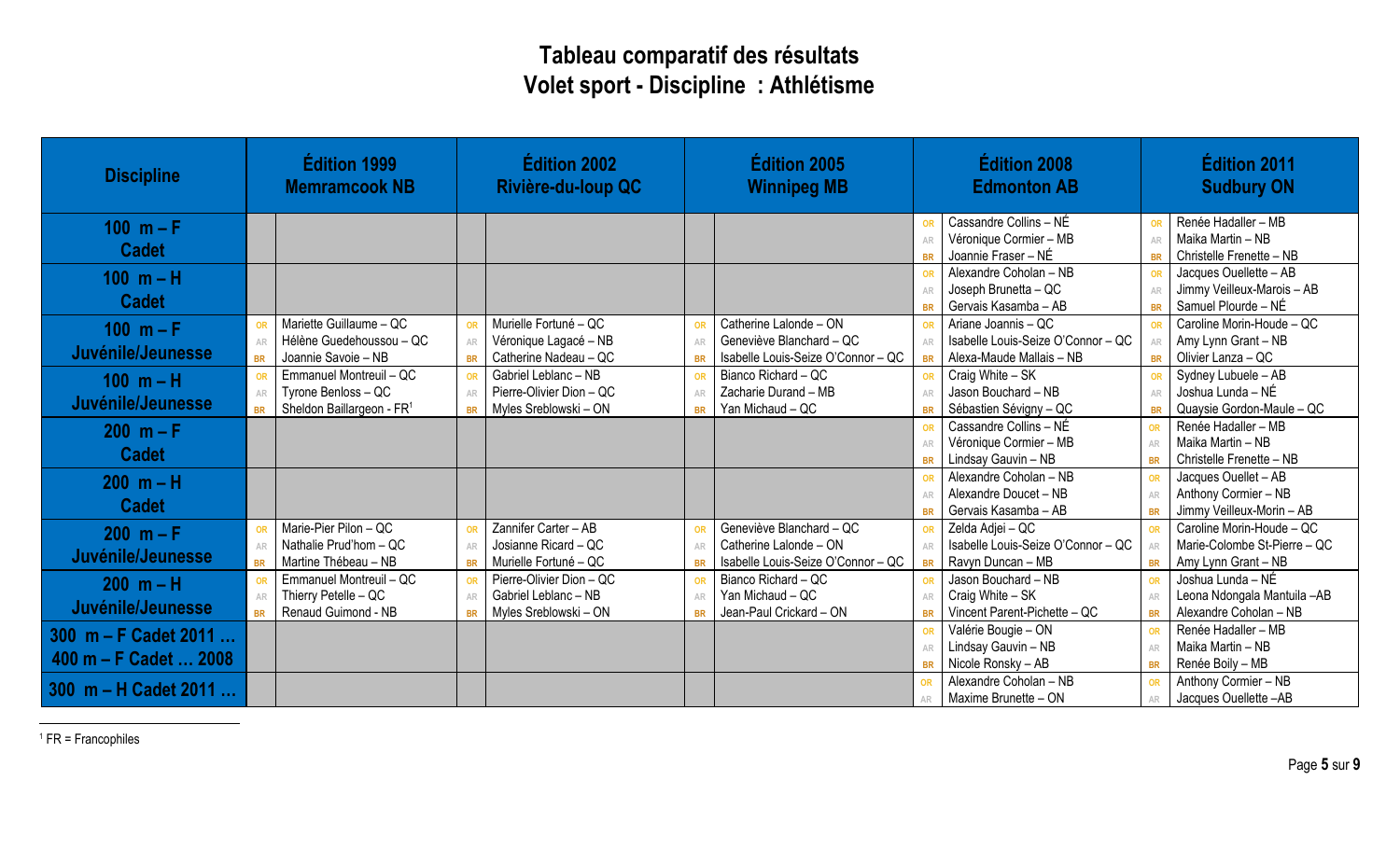| 400 m - H Cadet<br>.2008    |                         |                        |                 |                              |                 |                                   | <b>BR</b>       | Derek Tessier - MB                               | <b>BR</b> | Patrick Lyster - AB                      |
|-----------------------------|-------------------------|------------------------|-----------------|------------------------------|-----------------|-----------------------------------|-----------------|--------------------------------------------------|-----------|------------------------------------------|
| 400 $m - F$                 | OR                      | Émile Venturelli - QC  | <b>OR</b>       | Nicole Edwards - MB          | <b>OR</b>       | Eve-Lyne Robitaille-Beaumier - QC | <b>OR</b>       | Zelda Adjei - QC                                 | OR        | Marie-Colombe St-Pierre - QC             |
|                             | ${\sf AR}$              | Marie-Pier - QC        | AR              | Josianne Ricard - QC         | AR              | Catherine Drouin-Audet - QC       | AR              | Chantal Auger - MB                               | AR        | Amy-Lynn Grant - NB                      |
| Juvénile/Jeunesse           | <b>BR</b>               | Martine Thébeau - NB   | <b>BR</b>       | Sonia Jean-Philippe - QC     | <b>BR</b>       | Catherine Lajeunesse - ON         | <b>BR</b>       | Erika Gauthier - ON                              | <b>BR</b> | Olivia Lanza - QC                        |
| $400 m - H$                 | OR                      | Thierry Petelle - QC   | <b>OR</b>       | Christopher Wickens - QC     |                 | Stéphane Cormier - NB             |                 | Frédéric Gélinas - QC                            |           | Alex Tourigny-Plante - QC                |
| Juvénile/Jeunesse           | AR                      | Éric Archambeault - QC | AR              | Jean-Moïse Altenor - QC      | AR              | Éric Ellemo - QC                  | AR              | Jason Bouchard - NB                              | AR        | Éric Fisher - SK                         |
|                             | <b>BR</b>               | Gareth Earl - CB       | <b>BR</b>       | Eric Fenety - NB             | <b>BR</b>       | Guillaume Fauteux-Breault - ON    | <b>BR</b>       | Louis-Félix Fontaine - MB                        | <b>BR</b> | Alexandre Coholan - NB                   |
| $800 m - F$                 |                         |                        |                 |                              |                 |                                   | OR              | Elena Boudreau - NB                              | OR        | Myriam Cyr - ÎPÉ                         |
| <b>Cadet</b>                |                         |                        |                 |                              |                 |                                   | AR              | Valérie Bougie - ON                              | AR        | Larissa White - NÉ                       |
|                             |                         |                        |                 |                              |                 |                                   | <b>BR</b>       | Chantale Dornez - MB                             | <b>BR</b> | Josianne Guay - NB                       |
| $800 m - H$                 |                         |                        |                 |                              |                 |                                   | OR              | Charles Brault - MB                              | OR        | Patrick Lyster - AB                      |
| <b>Cadet</b>                |                         |                        |                 |                              |                 |                                   | AR              | Ryan Cassidy - NB                                | AR        | Andrew King - TNL<br>Isaac Wideman - TNO |
|                             |                         | Audrey Morin - QC      |                 | Nicole Edwards - MB          |                 | Isabelle Cormier - NB             | <b>BR</b>       | Curtis Arsenault - IPÉ<br>Geneviève Lalonde - NB | <b>BR</b> | Noemie Alby - QC                         |
| $800 m - F$                 | OR                      | Émilie Venturelli - QC | <b>OR</b>       | Annie Bourgeois - NB         | <b>OR</b><br>AR | Arianne Raby - QC                 | <b>OR</b>       | Annie Leblanc - QC                               | AR        | Megan Moorhouse - MB                     |
| Juvénile/Jeunesse           | ${\sf AR}$<br><b>BR</b> | Isabelle Malette - ON  | AR<br><b>BR</b> | Érica Beaucage-Gauvreau - QC | <b>BR</b>       | Sarah-Anne Breault - MB           | AR<br><b>BR</b> | Chantal Auger - MB                               | <b>BR</b> | Catherine Tremblay - NB                  |
|                             | OR                      | Martin Parent - QC     | <b>OR</b>       | Nicholas Charland - QC       | <b>OR</b>       | Guillaume Fauteux-Brault - ON     | OR              | Vincent Parent-Pichette - QC                     | OR        | Alex Bussières - QC                      |
| $800 m - H$                 | AR                      | Mathieu Morrison - NB  | AR              | Simon Théroux-Samuel - QC    | AR              | Marc-Philippe Taillon - ON        | AR              | Frédéric Gélinas - QC                            | AR        | Jeremie Pellerin - NB                    |
| Juvénile/Jeunesse           | <b>BR</b>               | Gareth Earl - CB       | <b>BR</b>       | Patrick Binne - MB           | <b>BR</b>       | Joël Laurier - MB                 | <b>BR</b>       | Louis-Félix Fontaine - MB                        | <b>BR</b> | Kevin M'Pindou - AB                      |
| 1200 m - F Cadet 2011       |                         |                        |                 |                              |                 |                                   |                 |                                                  |           | Larissa White - NÉ                       |
|                             |                         |                        |                 |                              |                 |                                   | OR              | Elena Boudreau - NB                              | OR        | Josianne Guay - NB                       |
|                             |                         |                        |                 |                              |                 |                                   | AR              | Chantale Dornez - MB                             | AR        | Rayna Howlett - AB                       |
| 1500 m - F Cadet  2008      |                         |                        |                 |                              |                 |                                   | <b>BR</b>       | Carolyne Kroeker - MB                            | <b>BR</b> |                                          |
| 1200 m - H Cadet 2011       |                         |                        |                 |                              |                 |                                   |                 | Ryan Cassidy - NB                                |           | Patrick Lyster - AB                      |
|                             |                         |                        |                 |                              |                 |                                   | AR              | Charles Brault - MB                              | AR        | Christian Tufts - NÉ                     |
| 1500 m - H Cadet 2008       |                         |                        |                 |                              |                 |                                   | <b>BR</b>       | Liam Delaney - TNL                               | <b>BR</b> | Alexander Maxwell - AB                   |
| $1500 m - F$                | OR                      | Audrey Morin - QC      | <b>OR</b>       | Isabelle Cormier - NB        | <b>OR</b>       | Sarah-Anne Beault - MB            |                 | Geneviève Lalonde - NB                           | OR        | Mireille Aylwin-Descôteaux - QC          |
|                             | AR                      | Isabelle Malette - ON  | AR              | Julie Chabot - FR            | AR              | Isabelle Cormier - NB             | AR              | Caroline Pfister - QC                            | AR        | Noémie Alby - QC                         |
| Juvénile/Jeunesse           | <b>BR</b>               | Annie Robitaille - ON  | <b>BR</b>       | Christina Lo Basso - QC      | <b>BR</b>       | Geneviève Lalonde - NB            | <b>BR</b>       | Kate Kujawa - SK                                 | <b>BR</b> | Charlotte Perron - ON                    |
| $1500 \text{ m} - \text{H}$ | OR                      | Martin Parent - ON     | OR              |                              | OR              | Sébastien Flynn - QC              | OR              | Frédéric Bouchard - QC                           | OR        | Alex Bussières - QC                      |
| Juvénile/Jeunesse           | AR                      | Pablo Durana - CB      | AR              | Pas de résultats             | AR              | Jean-Marc Doiron - NB             | AR              | Louis-Félix Fontaine - MB                        | AR        | Nicolas Morin - QC                       |
|                             | <b>BR</b>               | Mathieu Morrison - NB  | <b>BR</b>       |                              | <b>BR</b>       | Joël Laurier - MB                 | <b>BR</b>       | Maxime Lacroix - ON                              | <b>BR</b> | Jeremie Pellerin - NB                    |
| 2000 m - F Cadet 2011       |                         |                        |                 |                              |                 |                                   |                 | Elena Boudreau - NB                              | OR        | Larissa White - NÉ                       |
| 3000 m - F Cadet  2008      |                         |                        |                 |                              |                 |                                   | AR              | Chantale Dornez - MB                             | AR        | Josianne Guay - NB                       |
|                             |                         |                        |                 |                              |                 |                                   |                 | Cassandra Roberts-Winter - SK                    | <b>BR</b> | Madeleine Hearn - NÉ                     |
| 2000 m - F Cadet 2011       |                         |                        |                 |                              |                 |                                   | <b>OR</b>       | Ryan Cassidy - NB                                | OR        | Alexander Maxwell - AB                   |
|                             |                         |                        |                 |                              |                 |                                   |                 | Charles Brault - MB                              | AR        | Jakov Tokic - Yukon                      |
| 3000 m - F Cadet  2008      |                         |                        |                 |                              |                 |                                   | <b>BR</b>       | Liam Delaney - TNL                               | <b>BR</b> |                                          |
| $3000 m - F$                | <b>OR</b>               | Annie Robitaille - ON  | <b>OR</b>       | Isabelle Cormier - NB        |                 | Sarah-Anne Breault - MB           |                 | Geneviève Lalonde - NB                           |           | Mireille Alywin-Descoteaux - QC          |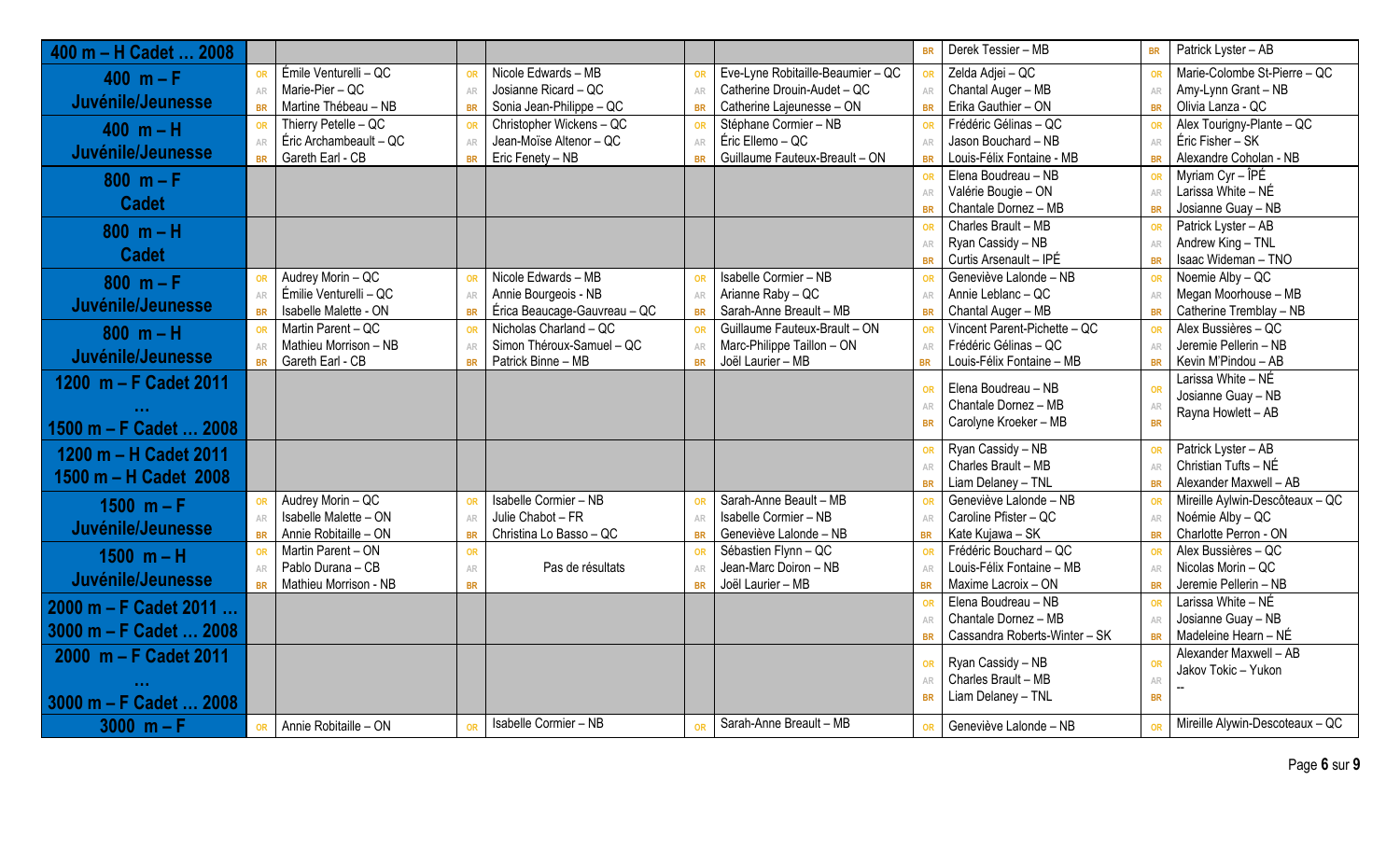| Juvénile/Jeunesse     | Mélanie Gauthier - NB<br>AR         | Julie Chabot - FR<br>AR               | Mélanie Grégoire - MB                  | Caroline Pfister - QC                | Charlotte Perron - ON<br>AR                 |
|-----------------------|-------------------------------------|---------------------------------------|----------------------------------------|--------------------------------------|---------------------------------------------|
|                       | Christine Michaud - MB<br><b>BR</b> | Marie-Élise Marcoux - MB<br><b>BR</b> | Tania Jalbert-Bossé - QC<br><b>BR</b>  | Kate Kujawa - SK<br><b>BR</b>        | Catherine Tremblay - NB<br><b>BR</b>        |
| $3000 m - H$          | Pablo Durana - QC<br><b>OR</b>      | Alex Genest - QC<br>OR                | Sébastien Flynn - NÉ<br>OR             | Frédéric Bouchard - $\overline{QC}$  | Nicolas Morin - QC<br>OR                    |
|                       | Peter Mapp - QC<br>AR               | Maxime Paquette - ON<br>AR            | lain Fyfe - QC<br>AR                   | William Kennedy - YK<br>AR           | Jérémie Pellerin - NB<br>AR                 |
| Juvénile/Jeunesse     | Marc Cormier - NÉ<br><b>BR</b>      | Patrice Leclercq - MB<br><b>BR</b>    | Alexandre Richard - QC<br><b>BR</b>    | Maxime Lacroix - ON<br><b>BR</b>     | Alex $Cyr - \hat{I}P\hat{E}$<br><b>BR</b>   |
|                       | Québec<br><b>OR</b>                 | Québec<br>OF                          | Québec<br>OR                           | Québec                               | Nouveau-Brunswick<br>OR                     |
| $4x100$ m – F         | Nouveau-Brunswick<br>AR             | Alberta<br>AR                         | Ontario<br>AR                          | Manitoba<br>ΔR                       | Nouvelle-Écosse<br>AR                       |
|                       | Alberta<br><b>BR</b>                | Nouveau-Brunswick<br><b>BR</b>        | Nouveau-Brunswick<br>BR                | Nouveau-Brunswick                    | Île-du-Prince-Édouard<br><b>BR</b>          |
|                       | Québec<br><b>OR</b>                 | Québec<br>OF                          | Québec<br>OR                           | Québec                               | Québec<br>OR                                |
| $4x100$ m – H         | Nouveau-Brunswick<br>AR             | Ontario<br>AR                         | Saskatchewan<br>AR                     | Nouveau-Brunswick<br>AR              | Alberta<br>AR                               |
|                       | Manitoba<br><b>BR</b>               | Alberta                               | Nouveau-Brunswick<br><b>BR</b>         | Ontario                              | Nouveau-Brunswick<br><b>BR</b>              |
| Lancer du disque - F  |                                     |                                       |                                        | Geneviève Cardella-Rinfret - QC      | Mahaila Sutton - CB<br>OR                   |
|                       |                                     |                                       |                                        | Naomie Maltais - NB                  | Sydney Gaudette - ÎPÉ<br>AR                 |
| <b>Cadet</b>          |                                     |                                       |                                        | Karine Thibault - Ontario            | Andrée Sampson - NÉ<br><b>BR</b>            |
| Lancer du disque - H  |                                     |                                       |                                        | Kevin Richard - NB                   | Christian Tufts - NÉ<br>OR                  |
|                       |                                     |                                       |                                        | Simon Audet - NB                     | Jean-Denis Bourque - NB<br>AR               |
| <b>Cadet</b>          |                                     |                                       |                                        | Yannick Bouchard - MB                | Jayden Sabourin - MB<br><b>BR</b>           |
| Lancer du disque - F  | Suzette Fillion - MB<br><b>OR</b>   | Mona Lim - QC<br>OF                   | Annie Larose - QC<br>OR                | Julie-Anne Blondia - QC              | Roseli Taillon Levesque - QC<br>OR          |
|                       | Jennifer Plante - QC<br>AR          | Mariline Savoie - NB<br>AR            | Dominique Thibault - ON<br>AR          | Jessica Chamberland - NB<br>AR       | Kiara Sutton - CB<br>AR                     |
| Juvénile/Jeunesse     | Véronique Vallée - QC<br><b>BR</b>  | Nadia Kenny - NB<br><b>BR</b>         | Bianca-Brigitte Rock - QC<br><b>BR</b> | Julie-Anne Bérubé - ON<br><b>BR</b>  | Megan Fraser - MB<br><b>BR</b>              |
| Lancer du disque - H  | Yves Robichaud - NB<br><b>OR</b>    | François Duguay - NB                  | Alexandre Auclair - MB<br>OR           | Marc-Antoine Dugas - QC              | Benjamin Dugas - QC<br>OR                   |
|                       | Alexandre Bourassa - QC<br>AR       | Alex Bernard - ON<br>AR               | Maxime Paquin - QC<br>AR               | Alexandre Gagné - QC                 | Aaron Leblanc - NB<br>AR                    |
| Juvénile/Jeunesse     | Alain Bouchard - QC<br><b>BR</b>    | Bobby Caron - QC<br><b>BR</b>         | André Duguay - NB<br><b>BR</b>         | Frédéric Guérin - ON<br><b>BR</b>    | Shawn Pellizari - ON<br><b>BR</b>           |
| Lancer du javelot - F |                                     |                                       |                                        | Jolène Dupuis - MB                   | Josianne Guay - MB<br>OR                    |
|                       |                                     |                                       |                                        | Lindsay Gauvin - NB                  | Mahaila Sutton - CB<br>AR                   |
| <b>Cadet</b>          |                                     |                                       |                                        | Ellia Héroux - ON                    | Andrea Brousseau-Desbiens - AB<br><b>BR</b> |
| Lancer du javelot - H |                                     |                                       |                                        | André Bourgeois - NB                 | Christian Tufts - NÉ<br>OR                  |
|                       |                                     |                                       |                                        | Shawn Pellizari - ON                 | Daniel Gallant - NB<br>AR                   |
| <b>Cadet</b>          |                                     |                                       |                                        | Craig Dedam - NB<br><b>BR</b>        | Jay Lemoyne - NÉ<br><b>BR</b>               |
| Lancer du javelot - F | Sylvie Pedneault - QC<br><b>OR</b>  | Emmanuelle Boivin - QC<br>OR          | Valérie Chartrand - ON<br>OR           | Catherine Bélanger - QC              | Pamela Genesse - QC<br>OR                   |
|                       | Rachel Boudreau - NB<br>AR          | Geneviève Gauvin - NB<br>AR           | Mélanie Ferland - QC<br>AR             | Frika Emen - NB<br>AR                | Mélissa Kenny - NB<br>AR                    |
| Juvénile/Jeunesse     | Karell Blais - QC<br><b>BR</b>      | Mélanie Thériault - NB<br><b>BR</b>   | Annie Larose - QC<br><b>BR</b>         | Julie-Anne Blondia - QC<br><b>BR</b> | Mylaine Raymond - QC<br><b>BR</b>           |
| Lancer du javelot - H | Stéphane Godin - NB<br><b>OR</b>    | Alex Bernard - ON<br>OR               | Alexandre Roy - QC<br>OR               | Charles Mainville - QC               | Shawn Pellizari - ON<br>OR                  |
|                       | Patrick Poitier - SK<br>AR          | Olivier Boulva - QC<br>AR             | Pascal Cyr - NB<br>AR                  | Marc-Antoine Dugas - QC              | Benjamin Dugas - QC<br>AR                   |
| Juvénile/Jeunesse     | Justin Lemoyne - ON<br><b>BR</b>    | Denis Shehyn Plante - QC<br><b>BR</b> | Christian Savoie - NB<br><b>BR</b>     | Dave Labrecque - ON<br><b>BR</b>     | Daniel Gallant - NB<br><b>BR</b>            |
| Lancer du poids - F   |                                     |                                       |                                        | Erika Emen - NB                      | Christelle Frenette - NB<br>OR              |
|                       |                                     |                                       |                                        | Karine Thibault - ON<br>AR           | Andrée Sampson - NÉ<br>AR                   |
| <b>Cadet</b>          |                                     |                                       |                                        | Janessa Sullivan - AB<br><b>BR</b>   | Soleil Matteau-Gonthier - CB<br><b>BR</b>   |
| Lancer du poids - H   |                                     |                                       |                                        | Simon Audet - NB                     | Jean-Denis Bourque - NB<br>OR               |
|                       |                                     |                                       |                                        | Kevin Richard - NB                   | Christian Tufts - NÉ<br>AR                  |
| <b>Cadet</b>          |                                     |                                       |                                        | Stéfane Kreiner - AB<br><b>BR</b>    | Jayden Sabourin - MB<br><b>BR</b>           |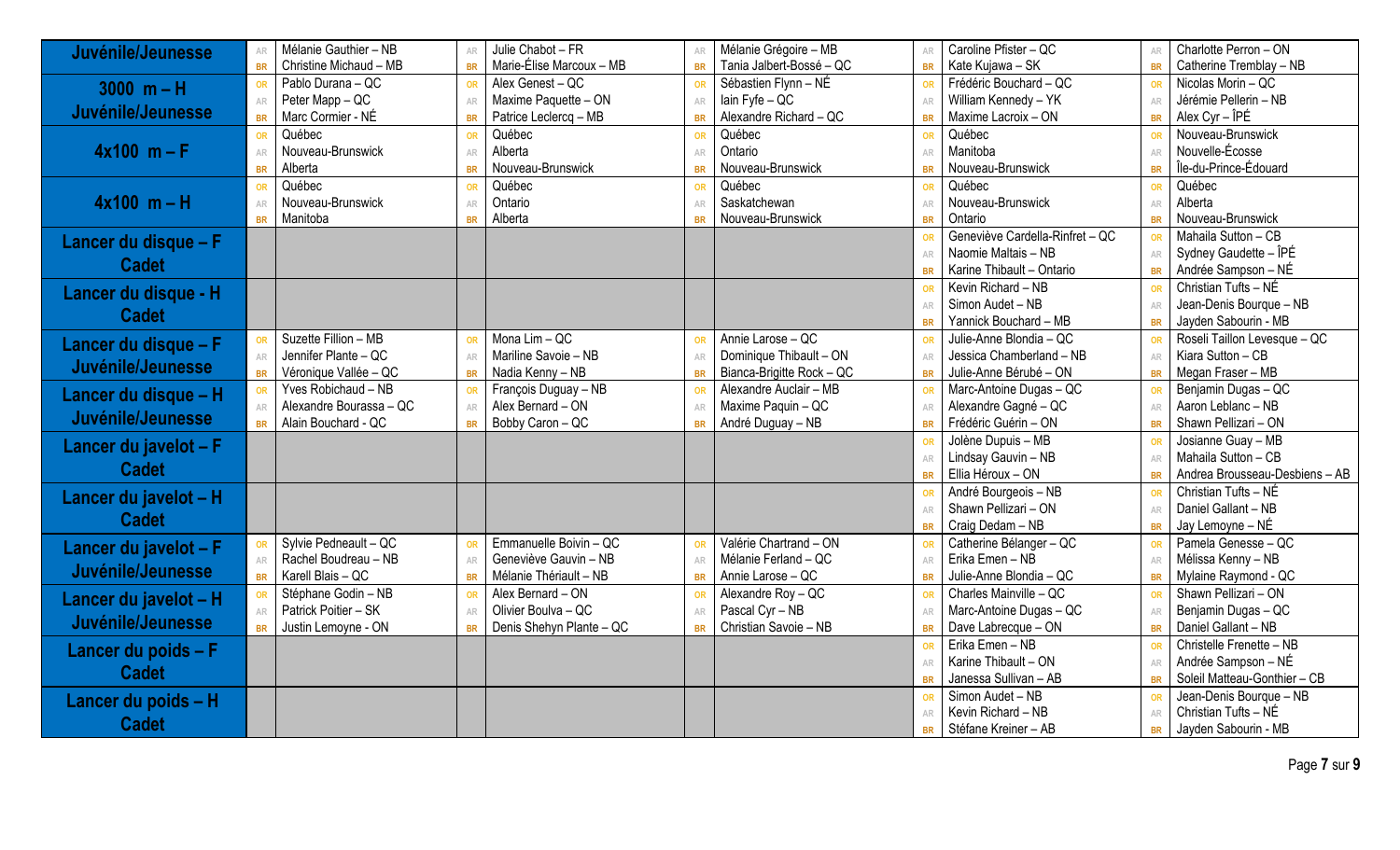| Lancer du poids - F  | <b>OR</b> | Jennifer Plante - QC      |           | Danielle Christensen (Dubrule) - AB | <b>OR</b>     |                            | OR             | Julie-Anne Blondia - QC        | OR        | Pamela Genesse - QC          |
|----------------------|-----------|---------------------------|-----------|-------------------------------------|---------------|----------------------------|----------------|--------------------------------|-----------|------------------------------|
|                      | AR        | Véronique Vallée - QC     | AR        | Mariline Savoie - NB                | AR            | Pas de résultats           | AR             | Jessica Chamberland - NB       | AR        | Roseli Taillon Levesque - QC |
| Juvénile/Jeunesse    | <b>BR</b> | Julie Landry - NB         | <b>BR</b> | Mona Lim - QC                       | <b>BR</b>     |                            | <b>BR</b>      | Catherine Bélanger - QC        | <b>BR</b> | Amanda Lapshinoff - ON       |
| Lancer du poids - H  | <b>OR</b> | Nicolas Thériault - NB    |           | Bobby Caron - QC                    | <b>OR</b>     | Maxime Haran - QC          | OR             | Marc-Antoine Dugas - QC        | OR        | Benjamin Dugas - QC          |
|                      | AR        | Jimmy Tat Dang Khoa - QC  | AR        | François Duguay - NB                | AR            | Alexandre Roy - QC         | AR             | Alexandre Gagné - QC           | AR        | Guillaume Lefebvre - QC      |
| Juvénile/Jeunesse    | <b>BR</b> | Shawn Poirier - NÉ        | <b>BR</b> | Olivier Boulva - QC                 | <b>BR</b>     | Alexandre Auclair - MB     | <b>BR</b>      | Frédéric Guérin - ON           | <b>BR</b> | Simon-Daniel Jolicoeur - AB  |
| Saut en hauteur - F  |           |                           |           |                                     |               |                            | OR             | Myriam Hacault - MB            | OR        | Maika Martin - NB            |
|                      |           |                           |           |                                     |               |                            | AR             | Joannie Fraser - NÉ            | AR        | Soleil Matteau-Gonthier - CB |
| <b>Cadet</b>         |           |                           |           |                                     |               |                            | <b>BR</b>      | Stéfanie LeBlanc - SK          | <b>BR</b> | Catherine Barriault - ÎPÉ    |
| Saut en hauteur - H  |           |                           |           |                                     |               |                            |                | Joseph Brunetta - QC           | OR        | Alex MacLean - NÉ            |
|                      |           |                           |           |                                     |               |                            | AR             | Alexandre Doucet - NB          | AR        | Anthony Cormier - NB         |
| <b>Cadet</b>         |           |                           |           |                                     |               |                            | <b>BR</b>      | Shawn Pellizari - ON           | <b>BR</b> | Isaac Comeau - NÉ            |
| Saut en hauteur - F  | <b>OR</b> | Marie-Luce Ouellette - QC |           | Mylène Brosseau - QC                | <b>OR</b>     | Chelsea Valois - SK        | OR             | Mireille Larouche-Maillot - QC | OR        | Stéphanie Doiron - NB        |
|                      | AR        | Jelena Lalic - QC         | AR        | Massicotte - QC                     | AR            | Annie-Claude Arbour - QC   | AR             | Christine Rochon - AB          | AR        | Ixhil Diaz Espin - QC        |
| Juvénile/Jeunesse    | <b>BR</b> | Alexis Normand - SK       | <b>BR</b> | Myriam Moore - NB                   | <b>BR</b>     | Tania Jalbert-Bossé - QC   | <b>BR</b>      | Marsha Black - ON              | <b>BR</b> | Demi Gagnon - MB             |
| Saut en hauteur - H  | <b>OR</b> | Mathieu Doucet - QC       |           | Alexandre Parizeau-Goyette - QC     |               | Maveryck Dodd - ON         | OR             | Jeremy Thibodeau - QC          | OR        | Emile Olliver - QC           |
|                      | AR        | Guillaume Asselin - QC    | AR        | Patrick Vallières - QC              | AR            | Andrew Thornton - QC       | AR             | Christopher Borrie - ON        | AR        | Alex MacLean - NÉ            |
| Juvénile/Jeunesse    | <b>BR</b> | Ryan McKenna - MB         | <b>BR</b> | Dominic Lacasse - ON                | <b>BR</b>     | Zacharie Durand - MB       | <b>BR</b>      | Mathieur Gagnon - NB           | <b>BR</b> | Pascal Desjardins - NB       |
| Saut en longueur - F |           |                           |           |                                     |               |                            | OR             | Julia White - SK               | OR        | Fallon Gaudet - ÎPE          |
|                      |           |                           |           |                                     |               |                            | AR             | Bianca Molnar - ON             | AR        | Christelle Frenette - NB     |
| <b>Cadet</b>         |           |                           |           |                                     |               |                            | <b>BR</b>      | Ellia Héroux - ON              | <b>BR</b> | Sami-Jo Sentner - ÎPE        |
| Saut en longueur - H |           |                           |           |                                     |               |                            |                | Alexandre Doucet - NB          | <b>OR</b> | Jayden Sabourin - MB         |
|                      |           |                           |           |                                     |               |                            | AR             | Nathan Comeau - ÎPÉ            | AR        | Jay Lemoyne - NÉ             |
| <b>Cadet</b>         |           |                           |           |                                     |               |                            | <b>BR</b>      | Shawn Pellizari - ON           | <b>BR</b> | Isaac Comeau - NÉ            |
| Saut en longueur - F | <b>OR</b> | André-Anne Samson - QC    |           | Mylène Brosseau - QC                | <b>OR</b>     | Khalicia Pettinger - MB    | OR             | Sophie Arsenault - QC          | OR        | Ixhil Diaz Espin - QC        |
| Juvénile/Jeunesse    | AR        | Mélanie Vautour - NB      | AR        | Danielle Christensen (Dubrule) - AB | AR            | Chloé Damphousse-Joly - QC | AR             | Ariane Joannis - QC            | AR        | Pascale Ouellette - NB       |
|                      | <b>BR</b> | Odessa Thornhill - QC     | <b>BR</b> | Ana Maria Avram - QC                | <b>BR</b>     | Charlotte Allen - QC       | <b>BR</b>      | Joëlle-Andrée Duguay - NB      | <b>BR</b> | Monika Leblanc - NB          |
| Saut en longueur - H | OR        | Guillaume Asselin - QC    |           | Samuel Plouffe - QC                 |               | Pierre Landry - NB         | OR             | Yannick Manicotte - QC         | OR        | Sydney Lubuele - AB          |
| Juvénile/Jeunesse    | <b>AR</b> | Renaud Guimond - NB       | AR        | Nicholas Allec - ON                 | AR            | Sam Reimer-YK              | AR             | Mathieu Gagnon - NB            | AR        | Pascal Desjardins - NB       |
|                      | <b>BR</b> | Stéphane Pierre - QC      | <b>BR</b> | Justin Quinn - ON                   | <b>RR</b>     | Jean-Paul Crickard - ON    | <b>BR</b>      | Jeremy Thibodeau - QC          | <b>BR</b> | Nathan Comeau - ÎPÉ          |
| Triple saut - F      |           |                           |           |                                     |               |                            | OR             | Julia White - SK               | OR        | Pascale Ouellette - NB       |
| <b>Cadet</b>         |           |                           |           |                                     |               |                            | AR             | Bianca Molnar - ON             | AR        | Monika Leblanc - NB          |
|                      |           |                           |           |                                     |               |                            | <b>BR</b>      | Myriam Hacault - MB            | <b>BR</b> | Brooke Gaudet - ÎPÉ          |
| Triple saut - H      |           |                           |           |                                     |               |                            | OR             | Shawn Pellizari - ON           | OR        | Anthony Cormier - NB         |
| <b>Cadet</b>         |           |                           |           |                                     |               |                            | AR             | Simon Perreault - SK           | AR        | Jayden Sabourin - MB         |
|                      |           |                           |           |                                     |               |                            | <b>BR</b>      | Reed Langen - SK               | <b>BR</b> |                              |
| Triple saut - F      | <b>OR</b> | Marie-Luce Ouellet - QC   |           | Zannifer Carter - AB                | <b>OR</b>     |                            |                | Stephanie Landry - NB          | OR        | Pascale Ouellette - NB       |
| Juvénile/Jeunesse    | AR        | Jelena Lalic - QC         |           | Khalicia Pettinger - MB             | $\mathbb{AR}$ | Pas de résultats.          | AR             | Sophie Perreault - SK          | AR        | Monika LeBlanc - NB          |
|                      | <b>BR</b> | Dominique Manaigre - SK   | <b>BR</b> | Ana Maria Avram - QC                | <b>BR</b>     |                            | <b>BR</b>      | Joëlle-Andrée Duguay - NB      | <b>BR</b> | Brooke Gaudette - ÎPE        |
| Triple saut - H      | <b>OR</b> | Mathieu Doucet - QC       | OR        | Justin Quinn - ON                   | OR            | Pierre Landry - NB         | OR             | Yannick Manicotte - QC         | OR        | Alexandre Galipeau - QC      |
|                      | AR        | Stéphane Pierre - QC      |           | Bruno Bourassa - QC                 |               | Zacharie Durand - MB       | $\triangle$ Fe | Alex Lévêque - TNL             |           | Pascal Desjardins - NB       |